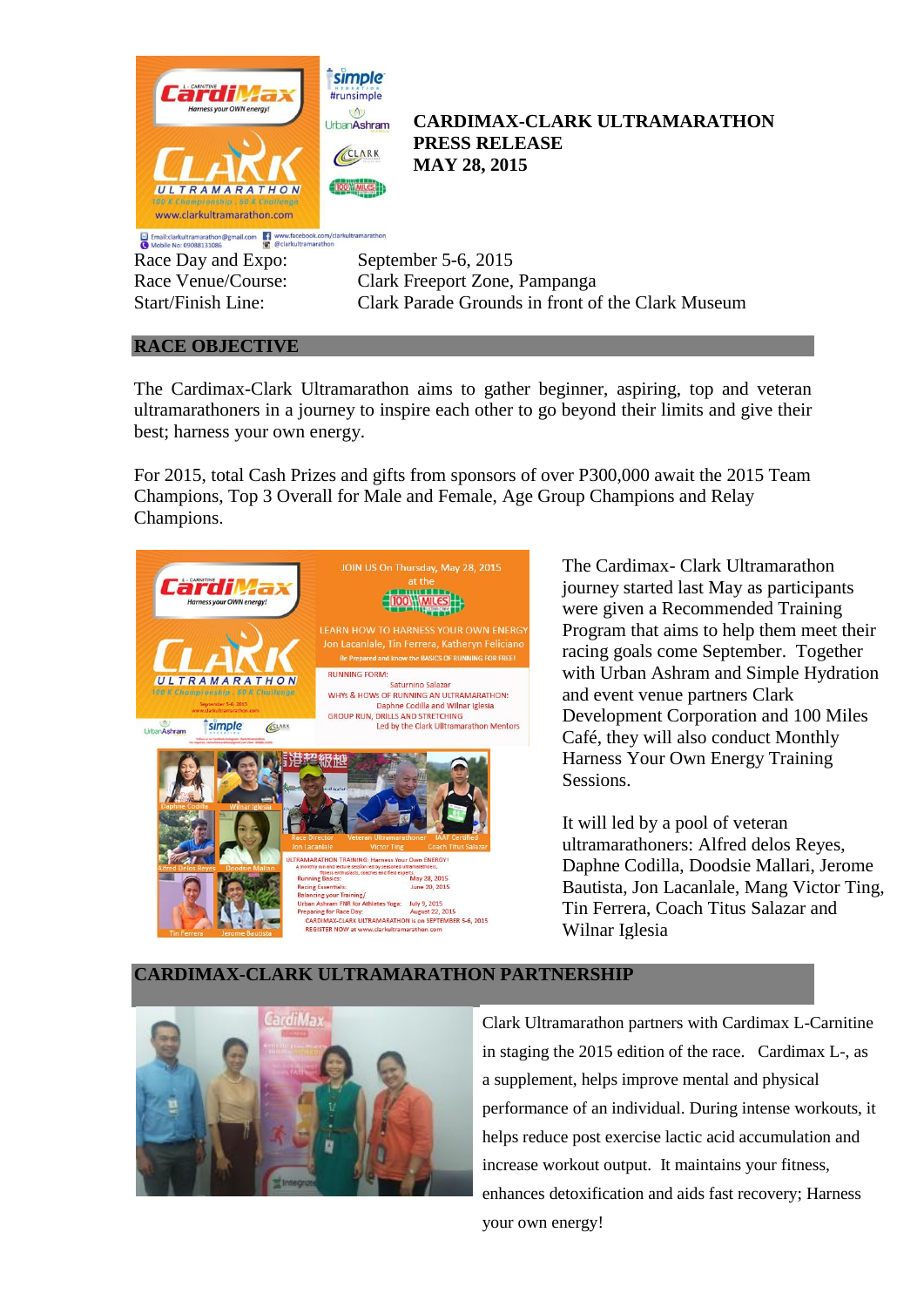## **RACE DESCRIPTION DETAILS**

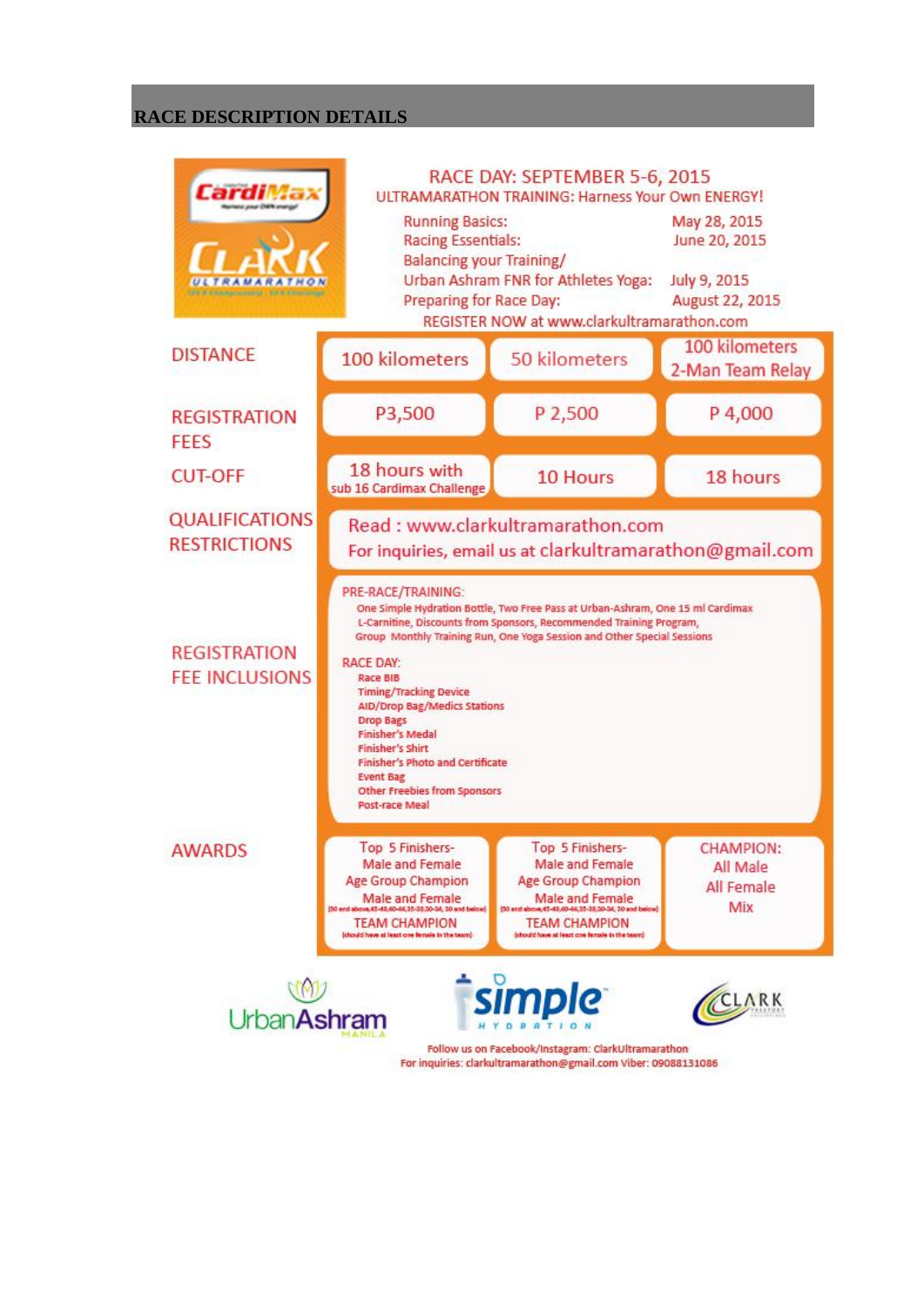## **RACE COURSE**

The Clark Ultramarathon will require participants to complete a road course in a fifty kilometre loop (two loops for the 100K runners). The start/finish line will be at the Clark Museum.

The route will take runners along the main highways of the Clark Freeport Zone passing through scenic spots along Sacobia river, Fontana Leisure Park, DongWang, Nayong Pilipino. Runners are expected to experience the usual cold climate at night in Clark and battle the scorching heat of the sun as they pass through long stretch of highways and wide paved road but will treated to portions which passes through tree-lined roads. The route is expected to be rolling with ascent accumulating to total gain of 600meters but nets out with almost the same elevation gain.



## **Aid Stations**

There will be support/aid stations every five kilometers (as far as practicable depending on location and safety reasons) or thereabouts. Outside aid will not be allowed in any part of the course. 100K runners are allowed to leave one drop bag which will be available at the aid stations approximately at kilometre 50 mark (Start/Finish).

## **Support**

Supporters and spectators will not be allowed on any part of the race course except on designated areas. Outside support is not allowed and will result to runner's disqualification.

## **Volunteer**

The Race is open to volunteers who would like to help ultramarathoners finish the Cardimax-Clark Ultramarathon.